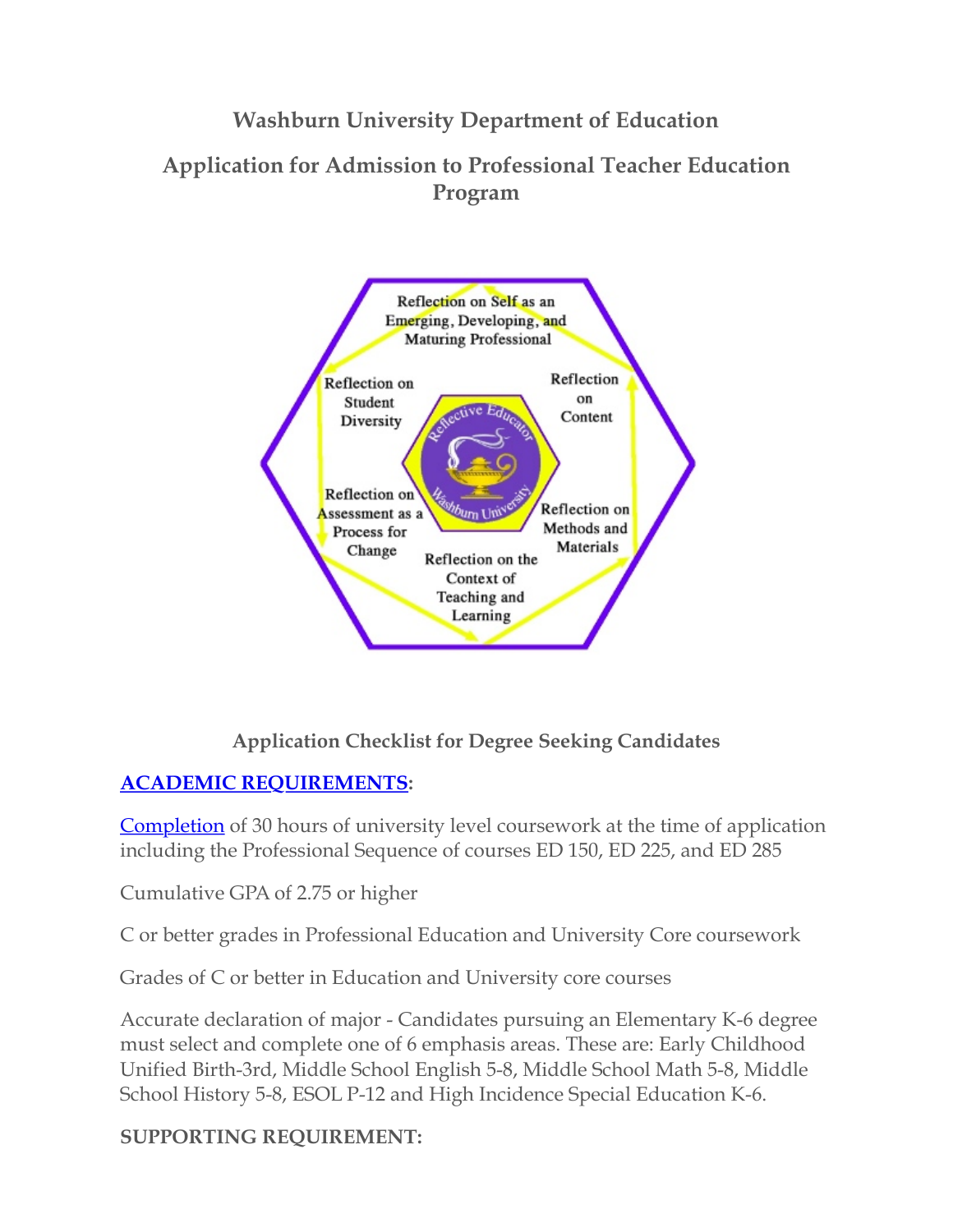University/Professional Recommendation (Direct the writer to the Washburn University Department of Education [webpage f](http://www.washburn.edu/academics/college-schools/arts-sciences/departments/education/admissions/application-form.html)or the link to the online recommendation form.)

Complete and submit Professional Conduct Dispositions form signed.

Check Declaration of Major to ensure it is correct.

If you are Licensure Only you do not need to submit test scores.

Meet minimum scores in one of 3 skills tests.

Praxis **CORE** Academic Skills Test for Educators with minimum scores of:

Writing: 162, Reading: 156, and Mathematics: 150.

OR

Composite ACT greater than or equal to 24

OR

SAT score greater than or equal to 1110

*It is the candidate's responsibility to ensure that official copies of the scores have been submitted to the WU Department of Education. Candidates must register for the CORE test on the ETS website. See the Department of Education website for details.*

## **Please review your application to ensure it is complete and correct.**

# **Personal Information**

| <b>Student's Full Name</b> |            |           |
|----------------------------|------------|-----------|
|                            | First Name | Last Name |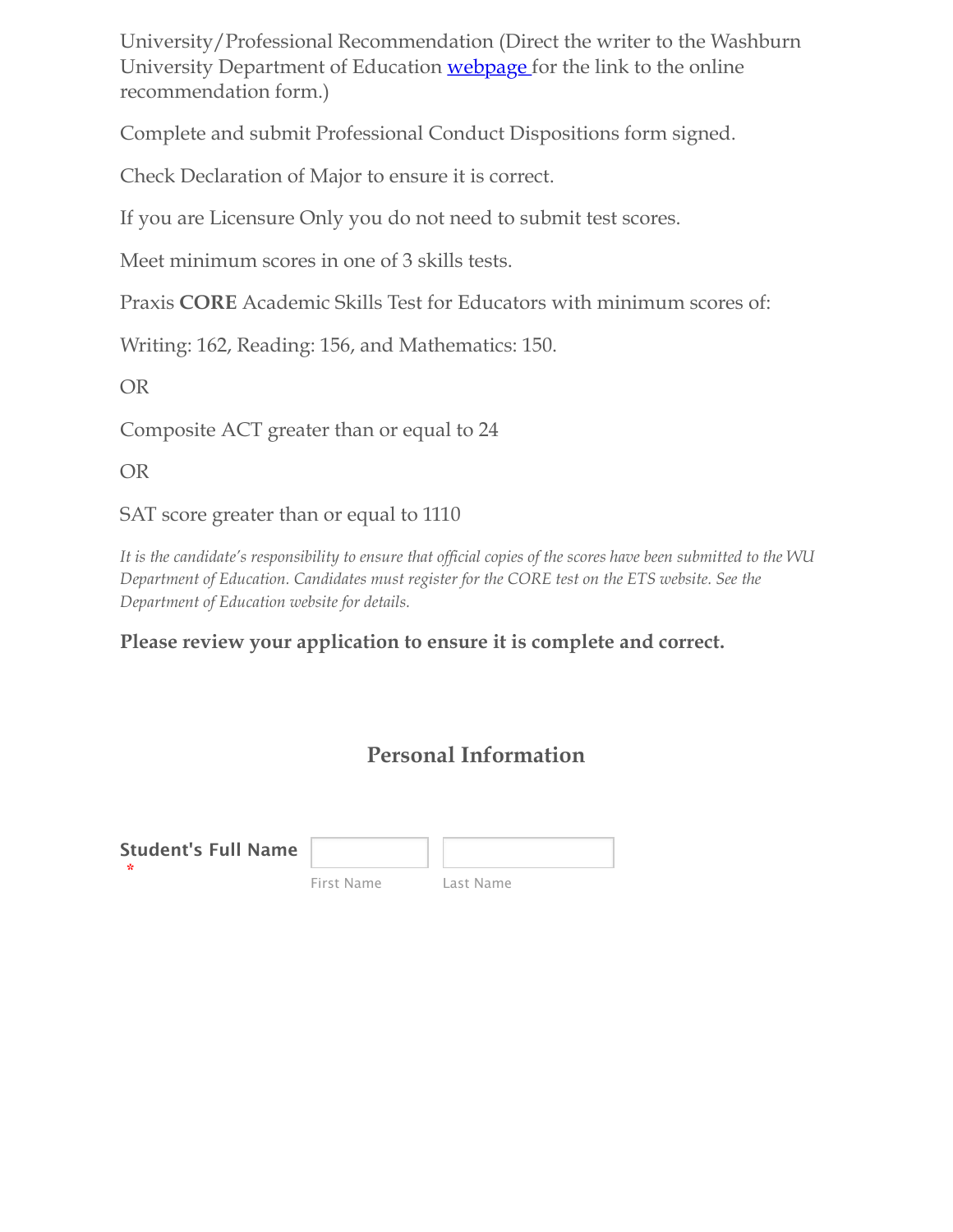| *                                          |                                  |                      |   |  |  |
|--------------------------------------------|----------------------------------|----------------------|---|--|--|
| <b>Address</b>                             | <b>Street Address</b>            |                      |   |  |  |
|                                            |                                  |                      |   |  |  |
|                                            |                                  |                      |   |  |  |
|                                            | Street Address Line 2            |                      |   |  |  |
|                                            |                                  |                      |   |  |  |
|                                            | City                             | State / Province     |   |  |  |
|                                            |                                  | <b>Please Select</b> | ≎ |  |  |
|                                            | Postal / Zip Code                | Country              |   |  |  |
|                                            |                                  |                      |   |  |  |
| Washburn E-mail *                          | john.dewey@washburn.edu          |                      |   |  |  |
|                                            |                                  |                      |   |  |  |
|                                            |                                  |                      |   |  |  |
| <b>Local Phone Number</b><br>$\mathcal{R}$ |                                  |                      |   |  |  |
|                                            | Area Code Phone Number           |                      |   |  |  |
|                                            |                                  |                      |   |  |  |
| ₩<br><b>WIN</b>                            |                                  |                      |   |  |  |
|                                            |                                  |                      |   |  |  |
|                                            |                                  |                      |   |  |  |
|                                            | <b>Academic Information</b>      |                      |   |  |  |
|                                            |                                  |                      |   |  |  |
|                                            |                                  |                      |   |  |  |
| Status *                                   | Sophomore (24 - 53 credit hours) |                      |   |  |  |
|                                            | Junior (54 - 87 credit hours)    |                      |   |  |  |
|                                            | Senior (88+ credit hours)        |                      |   |  |  |
|                                            | <b>Licensure Only</b>            |                      |   |  |  |
|                                            |                                  |                      |   |  |  |
| <b>PPST or Core</b>                        | ex: 173                          |                      |   |  |  |
| <b>Reading</b>                             |                                  |                      |   |  |  |
|                                            |                                  |                      |   |  |  |
| <b>PPST or Core Writing ex: 172</b>        |                                  |                      |   |  |  |
|                                            |                                  |                      |   |  |  |
| <b>PPST or Core Math</b>                   | ex: 172                          |                      |   |  |  |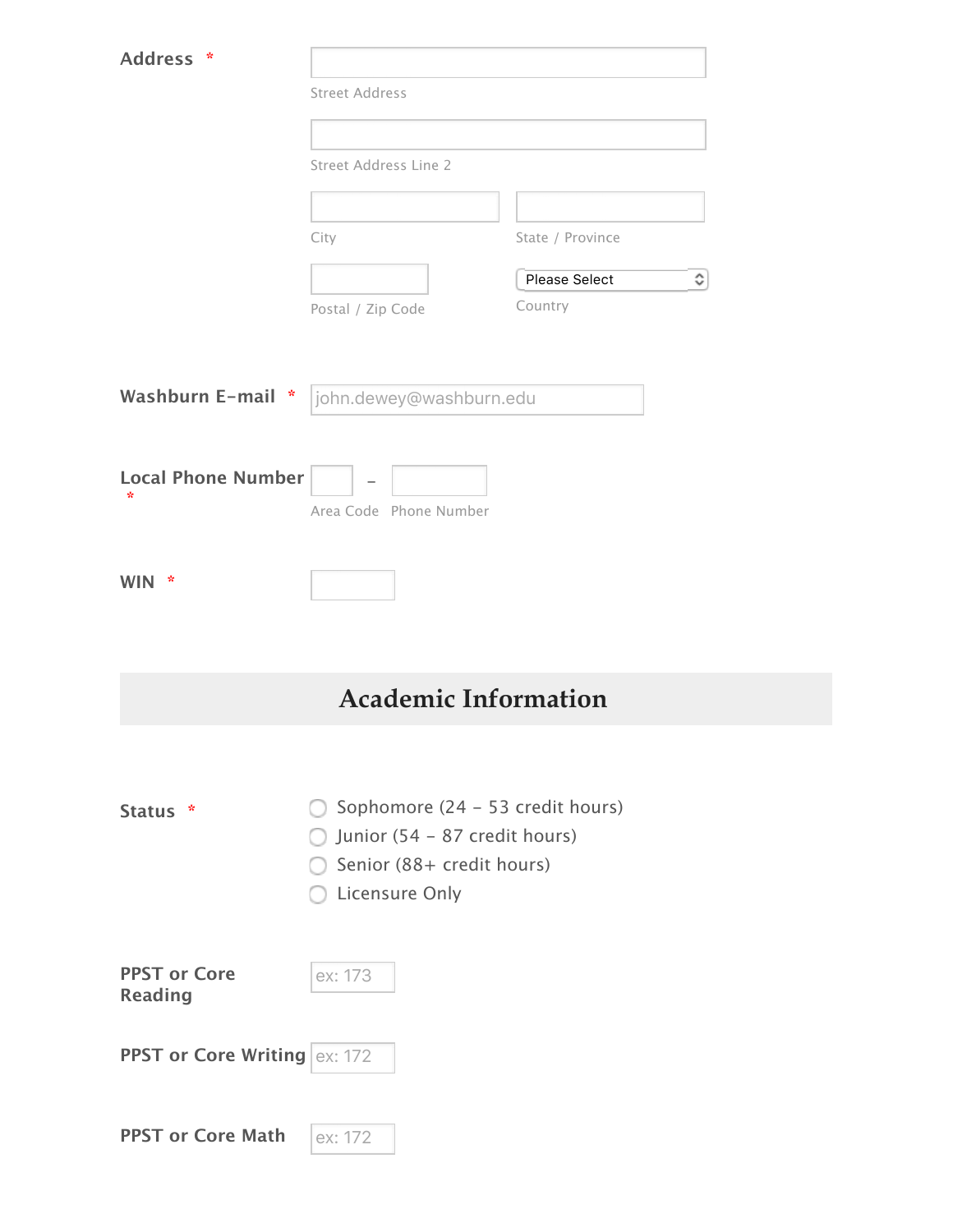| <b>ACT Composite</b><br><b>Score</b>    | ex: 24                   |
|-----------------------------------------|--------------------------|
| SAT - CR & M Sum                        | ex: 1090                 |
| <b>Please Indicate</b><br>-8<br>Program | ≎                        |
|                                         | <b>Criminal Activity</b> |
| Have you ever been                      |                          |

**convicted of a felony? \***

No

Yes (If yes, please attach a copy of court documents regarding conviction.)

| Have you ever been |
|--------------------|
| convicted of ANY   |
| crime involving    |
| theft, drugs or a  |
| child? $*$         |

O No

Yes (If yes, please attach a copy of the court documents regarding conviction.)

**Have you entered into a criminal diversion agreement after being charged with any ofense described in the previous questions? \***

No

Yes (If yes, please attach a copy of the diversion agreement.)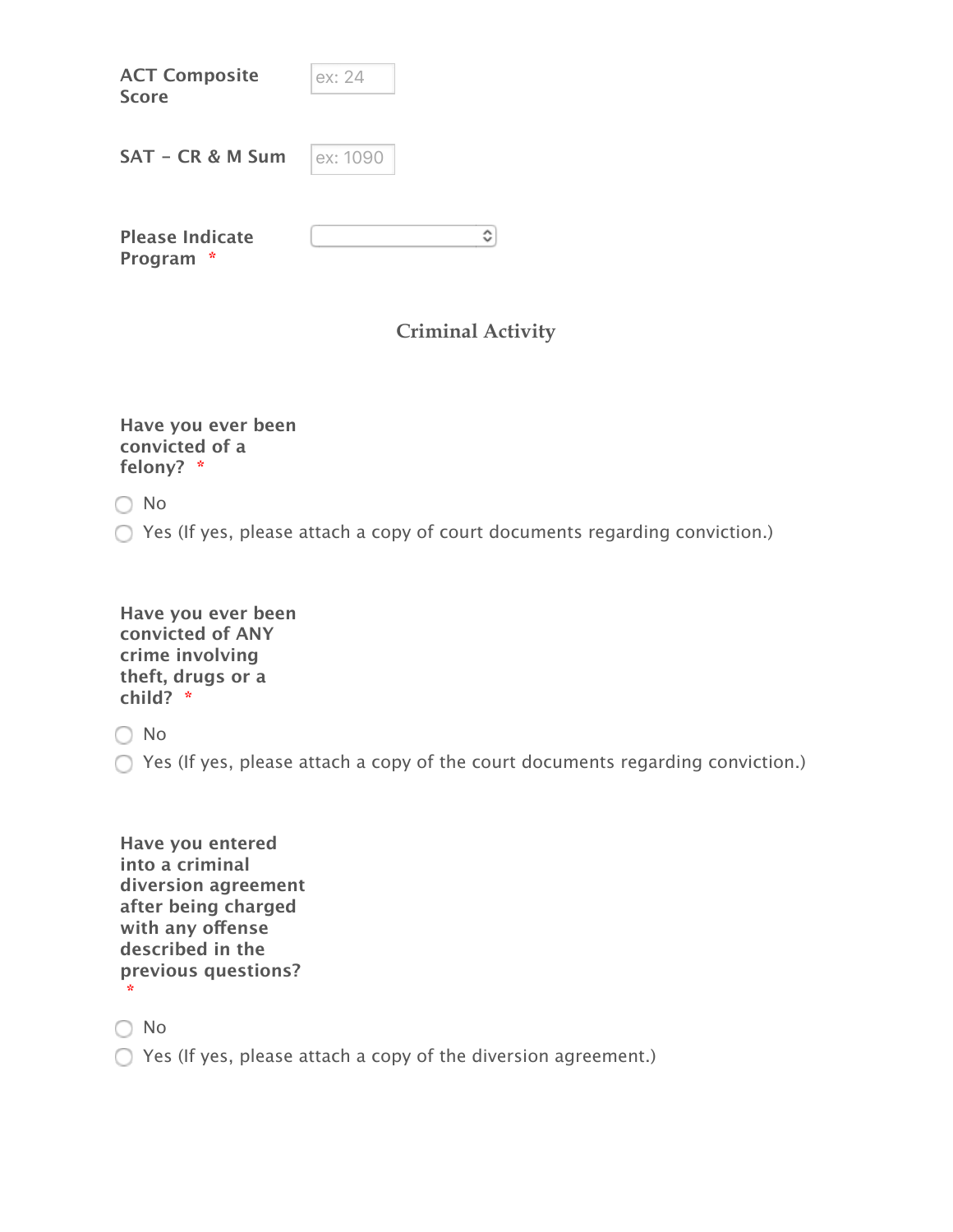**Have you had a teacher's or school** Yes -denied **administrator's certificate or license** Yes - Suspended **denied, suspended,** Yes - Revoked **revoked or been the** Yes - Action Pending **subject of other disciplinary action in any state? [Please attach a copy of the documents regarding the ofcial action taken.] \*** ○ No Have you ever been  $\bigcirc$  No **disbarred or had a** Yes -denied

**professional license or state issued certificate denied, suspended, revoked or been the subject of other disciplinary action regarding any profession in Kansas or any other state? [Please attach a copy of the documents regarding the ofcial action taken.] \*** Yes - Suspended ○ Yes - Revoked

Have you ever been  $\bigcirc$  No **terminated, suspended, or otherwise disciplined by a local Board of Education for falsifying or altering student tests or student test scores? [Please attach a copy of the documents regarding the ofcial action taken.] \*** ◯ Yes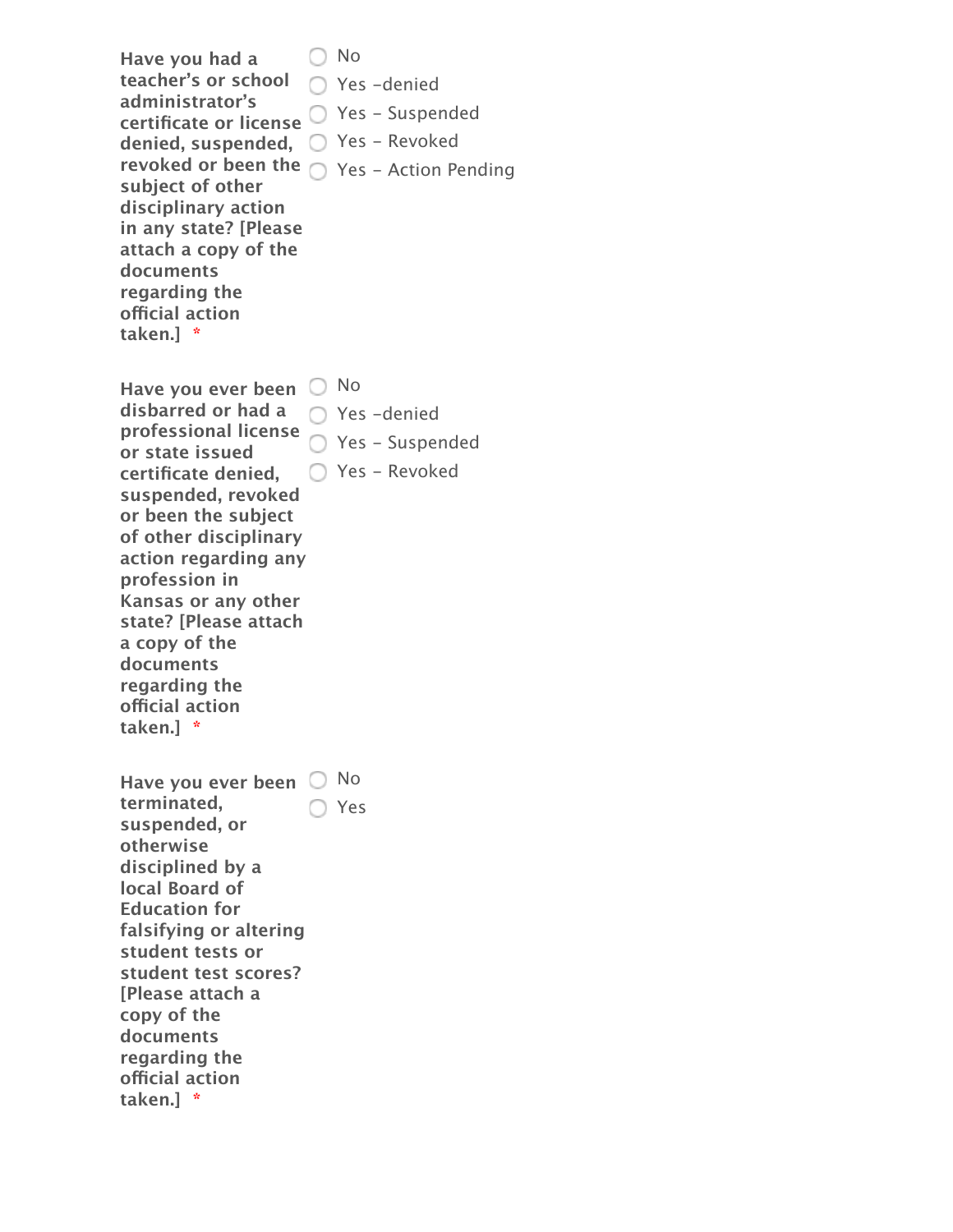**Have you ever falsified or altered assessment data, documents or test score reports required for licensure?[Please attach a copy of the documents regarding the ofcial action taken.] \*** No ◯ Yes

## **Personal Professional Reflection Statement**

**Dimensions of Reflection**

The purpose of this statement is for you to reflect on the experiences you have had in your education courses in relation to the four dimensions of the Washburn Department of Education Conceptual Framework. Your reflection should include specific emerging professional teaching goals, at least two for Dimension 1, and one for Dimension 2 and 3.

## **Scoring Rubric**

Your reflections will be reviewed as per the following criteria. In the event an overall evaluation receives an "Inadequate" level, additional information and/or a meeting with members of the Undergraduate Admissions Committee may be requested.

#### **High Level of Reflection**

Reflections are directly related to the dimensions and specific goals based on those reflections are clearly articulated. Evidence of careful consideration of the needs of the profession with the development of specific personal professional development skills and experiences. Well-written with correct punctuation, spelling, and a professional tone.

## **Adequate Level of Reflection**

Reflections are generally related to the dimensions. Goals are presented but may lack specificity. Some consideration is given to the needs of the profession in relation to personal professional development. The writing is acceptable but may not be clear and/or lack a professional tone.

#### **Inadequate Level of Reflection**

Reflections do not relate to the dimensions or are too broad to provide evidence of careful consideration of the needs of profession with the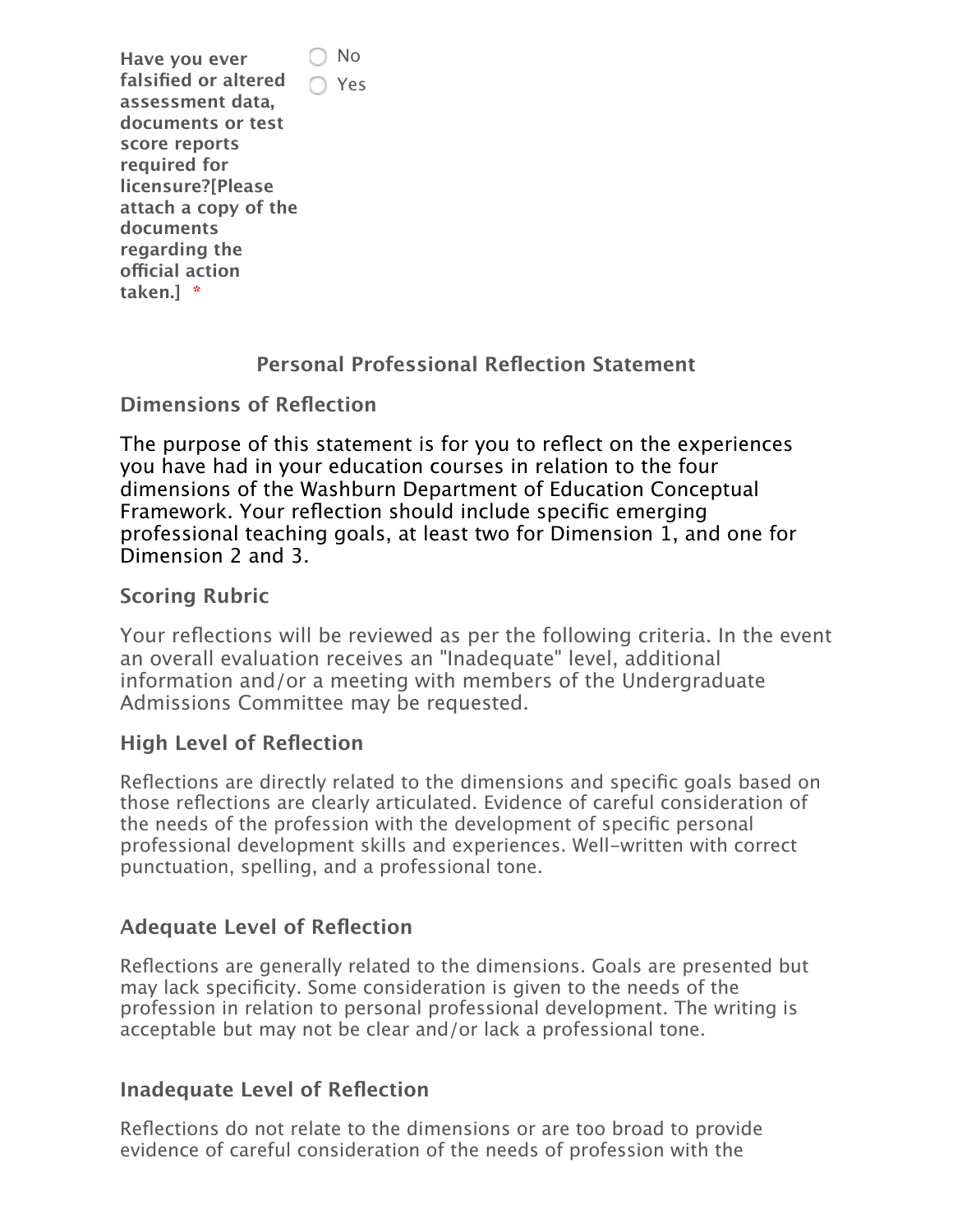development of personal professional development. Poor writing and/or a general lack of professionalism.

| 1. Reflection on Self<br>as Emerging<br><b>Professional What</b><br>experiences in<br>schools, on campus,<br>in educational<br>settings, etc. have<br>contributed to your<br>decision to become<br>a teacher? What<br>goal(s) do you have<br>as a result? * |                                 |
|-------------------------------------------------------------------------------------------------------------------------------------------------------------------------------------------------------------------------------------------------------------|---------------------------------|
| 2. Reflection on the<br><b>Context of Teaching</b><br>and Learning What<br>goal(s) may you<br>have for<br>understanding<br>student differences<br>and their impact on<br>teaching and<br>learning? *                                                        |                                 |
| 3. Reflection on<br><b>Student Diversity</b><br>What goal(s) may<br>you have for<br>recognizing the<br>importance of social<br>and cultural<br>influences on<br>learning? *                                                                                 |                                 |
| <b>Signed Professional</b><br><b>Conduct Disposition</b><br>Form found on the<br><b>Education</b>                                                                                                                                                           | Choose File<br>no file selected |

In the summary comments section please share any additional information you would like the committee to consider.

**Department Website**